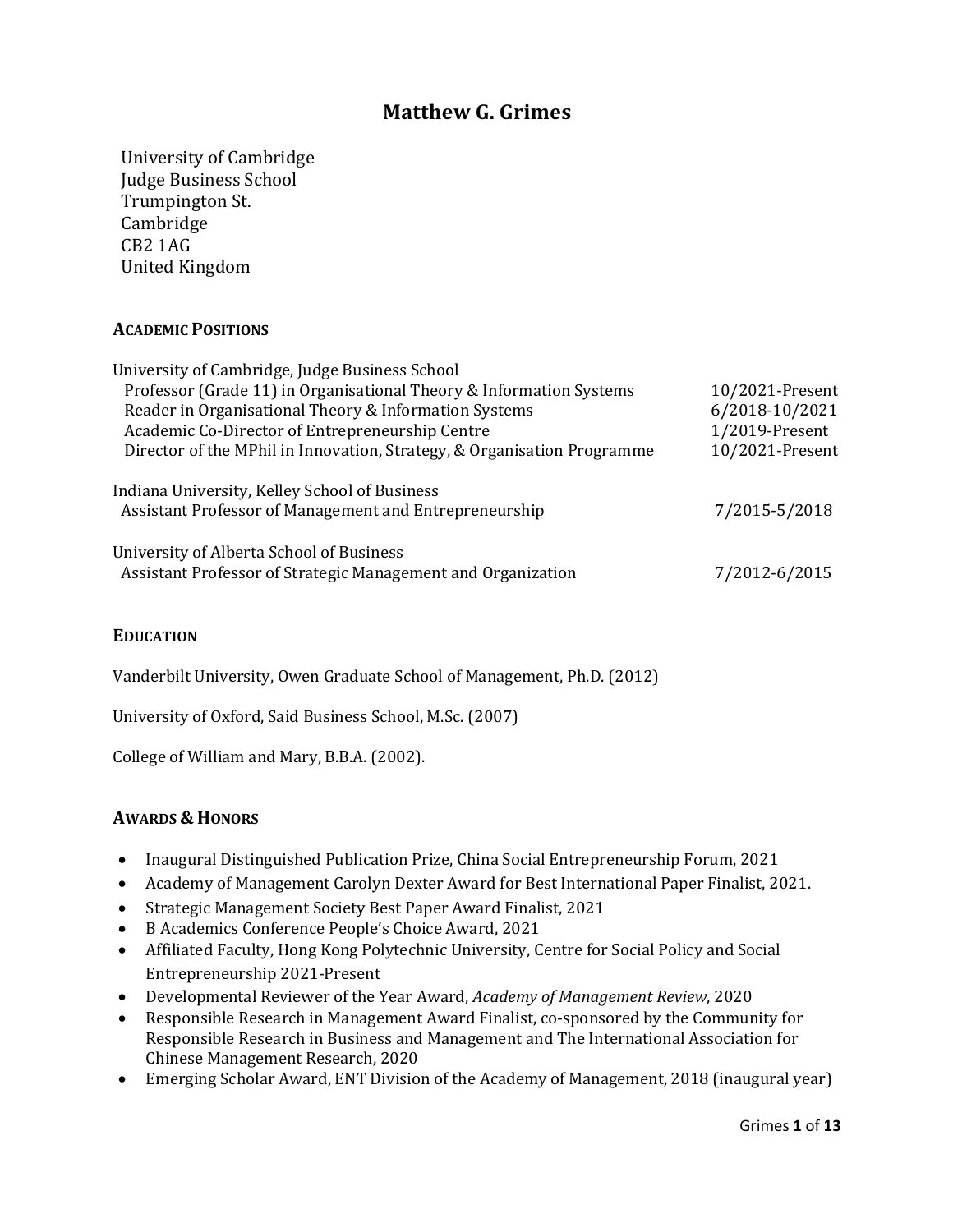- Outstanding Reviewer Award, *Academy of Management Journal*, 2018
- Presidential Responsible Research in Management Award, co-sponsored by the Community for Responsible Research in Business and Management and The International Association for Chinese Management Research, 2017 (inaugural year)
- Best Paper Award, 13<sup>th</sup> Annual Social Entrepreneurship Conference, 2016
- Outstanding Reviewer Award, *Academy of Management Journal*, 2016
- Best Paper Award, SAP Division, Academy of Management, 2016
- Visiting Scholar, Discipline of Work and Organisational Studies, the University of Sydney Business School, 11/2015-12/2015
- International Research Fellow, Skoll Centre for Social Entrepreneurship, Oxford University, 6/2015-6/2018
- People's Choice Award from the Alliance for Research on Corporate Sustainability, 5/2015
- Research Fellow, Canadian Centre for Corporate Social Responsibility, 7/2012-6/2015
- Nova Faculty Fellow, 4/2014-6/2015
- Best Paper Finalist on Social and Environmental Practices, OMT Division of the Academy of Management (2013)
- Southam *Edmonton Journal* Faculty Fellow, 4/2013-10/2014

## **RESEARCH FUNDING**

- CJBS Centre for Strategic Philanthropy Grant, 2020-2021, £4,000
- CJBS Small Grants Scheme, 2019-2021, £4,000
- SSHRC Insight Grant, 2019-2021, \$131,829 (CAD) (with J. Gehman)
- Indiana University Bloomington Collaborative Research and Creative Activity Funding Award, 2015-2017, \$18,859 (USD)
- SSHRC Insight Development Grant, 2015-2017, \$64,167 (CAD) (with W. Helms)
- SSHRC Insight Development Grant, 2014-2016, \$70,706 (CAD) (with J. Gehman)
- Alberta School of Business SAS Grant, 2014-2015, \$840 (CAD) (with J. Gehman)
- SSHRC Special Competition Grant, 2014-2015, \$9,940 (CAD) (with J. Gehman)
- Nova Fellowship 2013-2014, \$12,000 (CAD)
- Alberta School of Business SAS Grant, 2013-2014, \$10,000 (CAD) (with J. Gehman)
- Canadian Centre for Corporate Social Responsibility, 2013-2014, \$7,000 (CAD)
- Canadian Centre for Corporate Social Responsibility, 2013-2014, \$7,000 (CAD) (with J. Gehman)
- Killam Fellowship, 2013-2014, \$6,947 (CAD) (with J. Gehman)
- Alberta School of Business SAS Grant, 2012-2013 \$2,300 (CAD) (with J. Gehman)
- Southam/Edmonton Journal Fellowship, 2012-2013. \$12,000 (CAD)

## **RESEARCH** (\*\*denotes equal authorship)

## *Refereed Publications*

Lucas, D., Grimes, M., & Gehman, J. "The Strength of Weak Legislation: How Authenticity Threats Mobilize Efforts to Remake Capitalism." Academy of Management Journal

Logue, D. & Grimes, M. "The Development of Entrepreneurial Runways: How Entrepreneurs Convert Hype into Realized Opportunity" *Academy of Management Journal*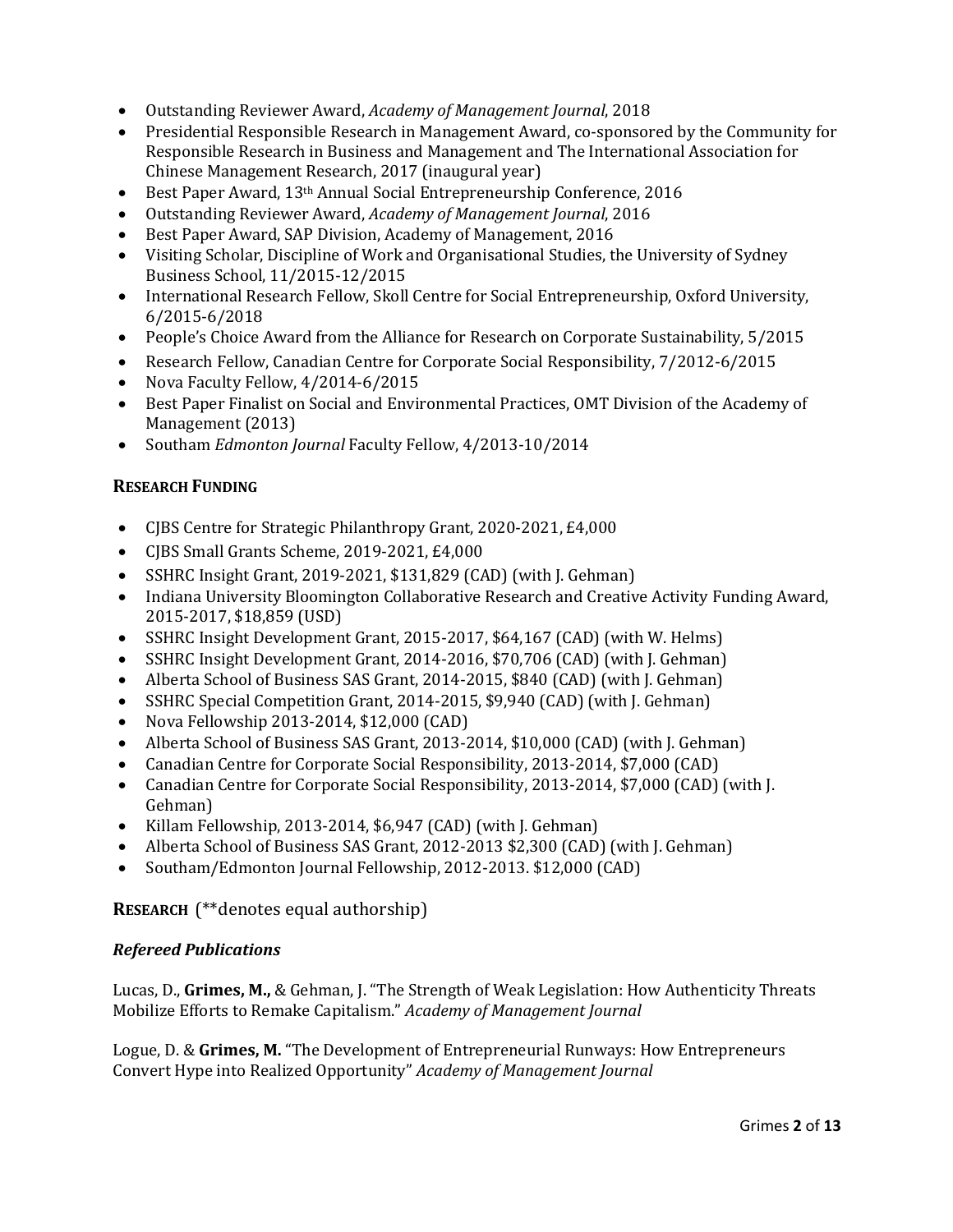Allison, T., Grimes, M., McKenney, A., Short, J. 2021. "Occupy Wall Street Ten Years On: How its Disruptive Institutional Entrepreneurship Spread and Why It Fizzled." *Journal of Business Venturing Insights*.

Wagenschwanz, A. & Grimes, M. 2021. "Navigating Compromise: How Founder Authenticity Affects Venture Identification Amidst Organizational Hybridity." *Journal of Business Venturing* 

**Grimes, M.** & Vogus, T., 2021. "Inconceivable! Possibilisitic Thinking and the Sociocognitive Underpinnings of Entrepreneurial Responses to Grand Challenges." Organization Theory

Logue, D. & Grimes, M. 2019. "Platforms for the People: Enabling Civic Crowdfunding through the Cultivation of Institutional Infrastructure." Strategic Management Journal

**Grimes M.**, Williams, T., & Zhao, E. 2019. "Anchors Aweigh: The Sources, Variety, and Challenges of Mission Drift" *Academy of Management Review.*

Gehman, J., Grimes, M., Cao, K. 2019. "From Valuing Growth to Certifying Values: Why We Care About Certified B Corporations." Academy of Management Discoveries.

**Grimes, M.** 2018. "The Pivot: How Founders Respond to Feedback through Idea and Identity Work." *Academy of Management Journal.*

**Grimes, M.**, Gehman, J., & Cao, K. 2018. "Positively Deviant: Identity Work through B Corporation Certification." *Journal of Business Venturing.* **\*\***

Gehman, J. & Grimes, M. 2017. "Hidden Badge of Honor: How Contextual Distinctiveness Affects Category Promotion among Certified B Corporations." *Academy of Management Journal*. **\*\***

Amezcua, A., Grimes, M., Bradley, S., & Wiklund, J., 2013. Organizational Sponsorship and Founding Environments: A Contingency View on the Survival of Business Incubated Firms, 1994-2007. Academy of Management Journal.

Miller, T., Grimes, M., McMullen, J., & Vogus, T. 2012. "Venturing with Heart and Head: How Compassion Encourages Social Entrepreneurship." Academy of Management Review. **\*\*** 

**Grimes, M.** 2010. "Strategic Sensemaking within Funding Relationships: The Effects of Performance Measurement on Organizational Identity in the Social Sector." *Entrepreneurship Theory & Practice*. 

#### *Chapters*

Park, K., Grimes, M., Gehman, J. Forthcoming. "Becoming A Generalized Specialist: A Strategic Model for Maximizing Your Firm's SDG Impact While Minimizing Externalities." In George, G., Haas, M., Joshi, H. McGahan, A., & Tracey, P. (Eds.), *Handbook on the Business of Sustainability*.

Cao, K., Gehman, J., & Grimes, M. 2018 "Standing Out and Fitting In: Charting the Emergence of Certified B Corporations by Industry and Region." In Corbett, A. & Katz, J. (Eds.), *Advances in Entrepreneurship, Firm Emergence, and Growth*. Volume 19.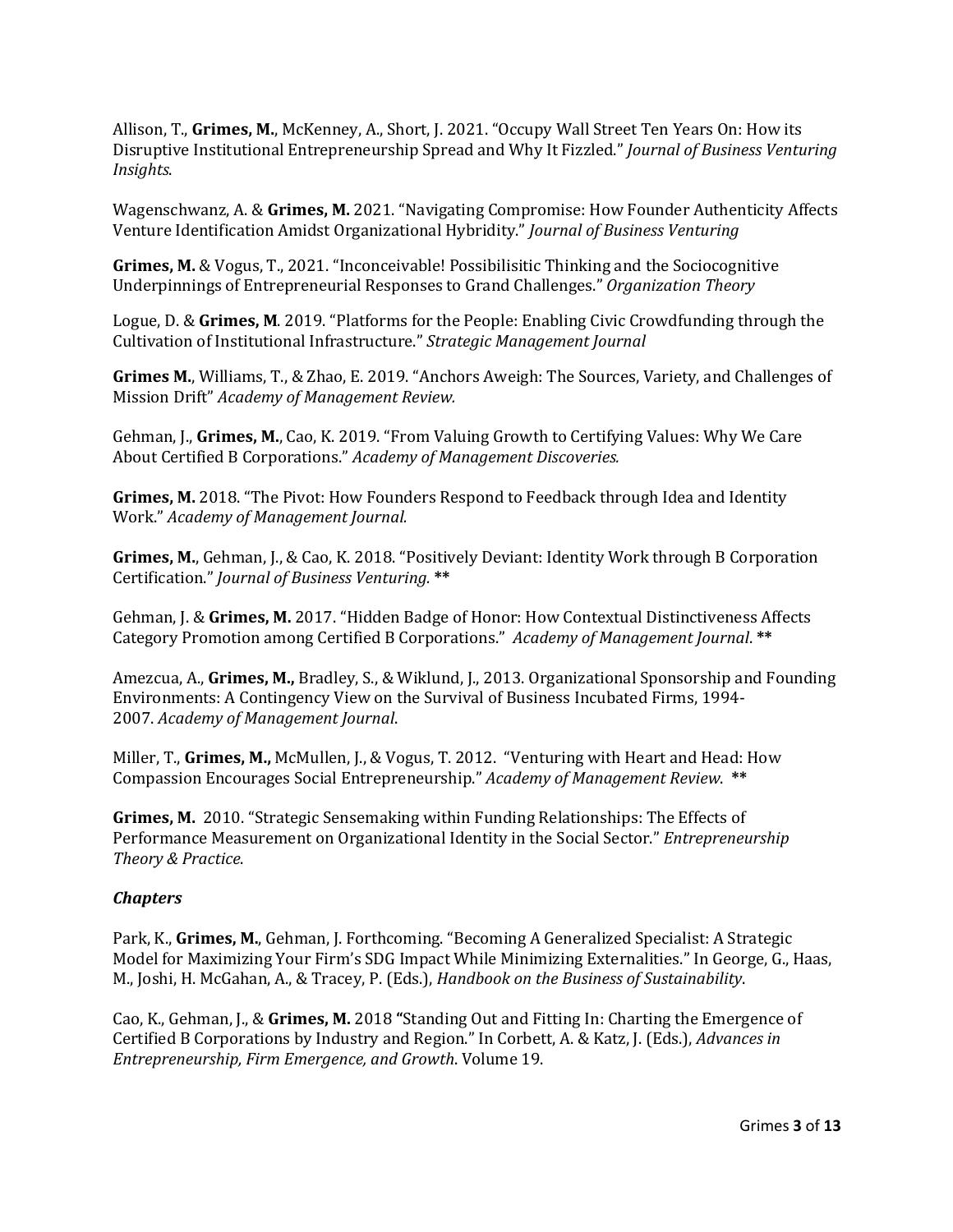Victor, B. & Grimes, M. 2014 "Making Moral Markets: A Professional Responsibility Ethic for Business and Poverty." In E. Fischer (Ed.), *Cash on the Table: Markets, Values, and Moral Economies*, Santa Fe, AZ: SAR Press.

Victor, B. & Grimes, M. 2013 "Why Accountability in Social Entrepreneurship is Crucial." In T. Lyons (Ed.), *Social Entrepreneurship*, Westport, CN: Praeger Publishers.

#### *Other Publications*

**Grimes M.**, Williams, T., & Zhao, E. 2020. "Beyond Hybridity: Accounting for the Values Complexity of All Organizations in the Study of Mission and Mission Drift" *Academy of Management Review.* 

**Grimes, M., McMullen, J., Vogus, T., & Miller, T., 2013. "Studying the Origins of Social** Entrepreneurship: Compassion and the Role of Embedded Agency." *Academy of Management Review*.

#### *Conference Presentations and Symposia*

Piyasinchai, N., Grimes, M. 2021. "Broad or Narrow Brush Strokes: When Firms Benefit from Criticism of Their Industry." Strategic Management Society Annual Conference. (Finalist, Best Paper Award; Presented by Co-Author)

**Grimes, M.** 2021 "Navigating Hype in the Context of Social Innovation." International Social Innovation Research Conference. Milan, Italy. (Invited Keynote)

**Grimes, M.** 2021. "Entrepreneurial Cognition in the Rough." Academy of Management Annual Meeting. (Professional Development Workshop Organizer)

2021. Reviewing in the Rough. Professional Development Workshop. Academy of Management Annual Meeting. (Invited Speaker)

Piyasinchai, N., Grimes, M., & Loch, C. 2021. "How the Pursuit of Sustainability Poses Tradeoffs Between Legitimacy and Reputational Spillovers." Academy of Management Annual Meeting. (Finalist, Carolyn B. Dexter Award; Presented by Co-Author)

Piyasinchai, N. & Grimes, M., 2021. "Reputational Imprints: How Public Criticism During Crises Affects Sustainability-Driven Innovation" Academy of Management Annual Meeting. (Presented by Co-Author)

2021 "Cross-Sectoral Partnerships for Social Impact: Synergetic Interactions in and Around Partnerships." Academy of Management Annual Meeting. (Invited Speaker)

Zankl, J. & Grimes, M., 2021. "Creating the Entrepreneurial Commons: Institutional infrastructure to Support Regenerative Entrepreneurship." European Group for Organisation Studies (Presented by Co-Author)

Piyasinchai, N. & Grimes, M., 2021. "Reputational Imprints: How Public Criticism During Global Crises Affects Sustainability-Driven Innovation." Alliance for Research on Corporate Sustainability.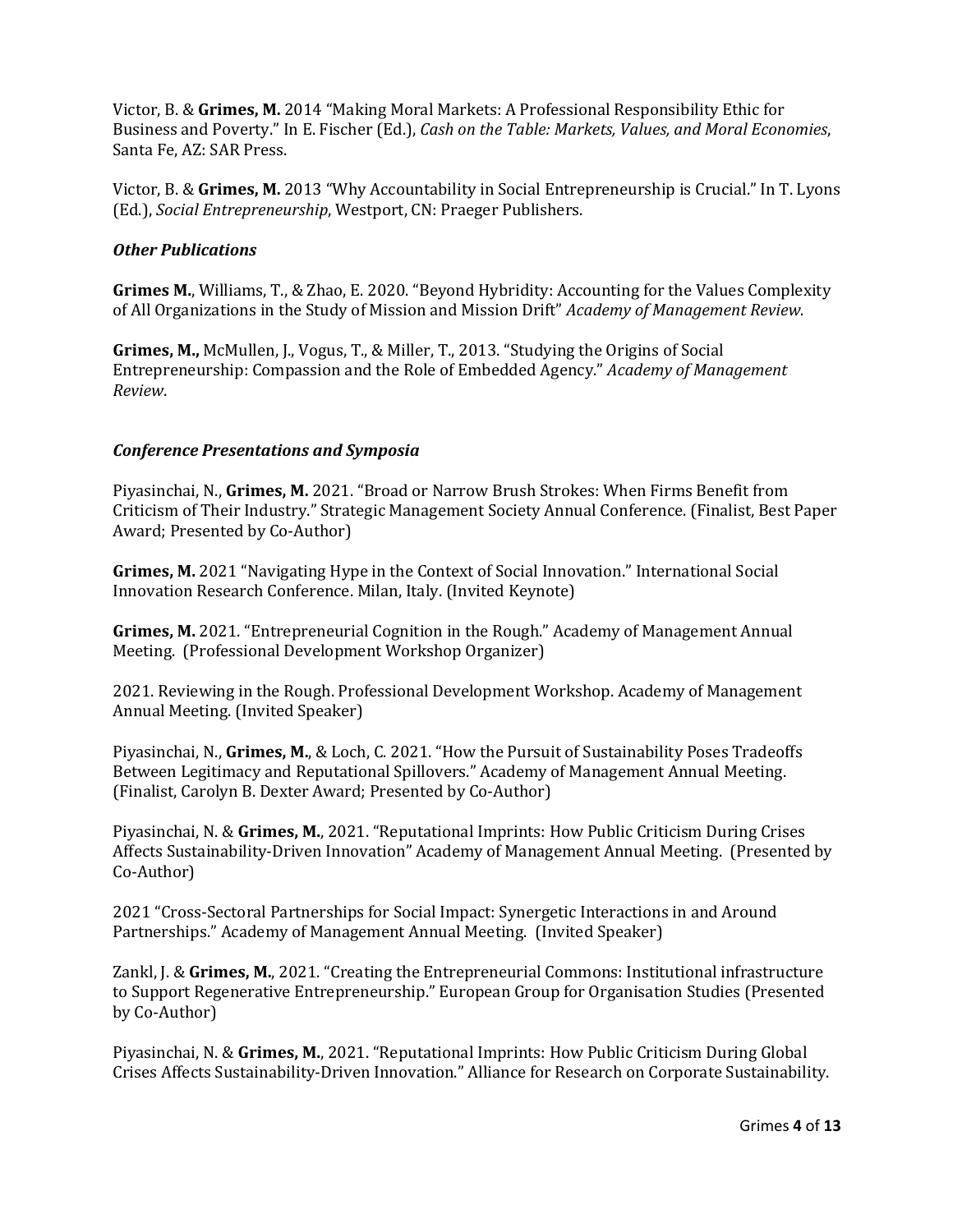Piyasinchai, N., Grimes, M., & Loch, C. 2020. "Should Birds of a Feather Flock Together? How the Pursuit of Sustainability Poses Tradeoffs Between Legitimacy and Reputational Spillovers." Alliance for Research on Corporate Sustainability-Ivey PhD Sustainability Academy. (Best Paper Award Winner; Presented by Co-Author)

Lucas, D., Grimes, M., & Gehman, J. 2020. "The Strength of Weak Legislation: How Authenticity Threats Mobilize Efforts to Remake Capitalism." Conference on New Forms of Governance and Profit-with-Purpose Companies. Paris, France.

Zankl, J. & Grimes, M., 2020. "Shared Identity, Says Who?: How Diverse Organizations Interact In Entrepreneurial Ecosystems." Academy of Management Annual Meeting. (Presented by Co-Author)

2020. "Adaptive Entrepreneurial Action: Current Thinking and Future Research Directions." Academy of Management Annual Meeting. (Invited Panelist)

2020. "Entrepreneurial Pivoting: New Perspectives and Paths Forward." Academy of Management Annual Meeting. (Invited Panelist)

2020. Reviewing in the Rough. Professional Development Workshop. Academy of Management Annual Meeting. (Invited Speaker)

**Grimes, M.** & Williams, M. 2020. "Entrepreneurial Cognition in the Rough." Academy of Management Annual Meeting. (Professional Development Workshop Organizer)

Rouse, B. & Grimes, M. 2020. "Teaching in the Rough." Academy of Management Annual Meeting. (Professional Development Workshop Organizer)

Zankl, J. & Grimes, M., 2020. "Shared Identity, Says Who?: How Diverse Organizations Interact In Entrepreneurial Ecosystems." European Group for Organisation Studies (Presented by Co-Author)

2020. Identity Fluidity. Identity Research Conference. Boston, MA. (Invited Panelist)

Bacq, S., Stevenson, R., & Grimes, M. "From Mission Scale to Scope: Early-Stage Resource Acquisition in an Era of Societal Grand Challenges" Sustainability, Ethics, and Entrepreneurship Conference. San Juan, Puerto Rico. (Presented by Co-Author)

2020. Sustainability, Ethics, and Entrepreneurship Professional Development Workshop. San Juan, Puerto Rico. (Invited Panelist)

2019. "How to Publish to Top Management Journals." Keynote. Workshop on Food fraud Prevention Using Blockchain Technology. Sao Paulo, Brazil. (Invited Keynote Speaker)

2019. Examining Help, Feedback and Advice in Creating Novelty. Panel Symposium. Academy of Management Annual Meeting. Boston, MA. (Invited Panelist)

Logue, D., Grimes, M., 2019. "Platforms for the People: Enabling Civic Crowdfunding through the Cultivation of Institutional Infrastructure." 15<sup>th</sup> Academy of Management Annual Meeting. Boston, MA.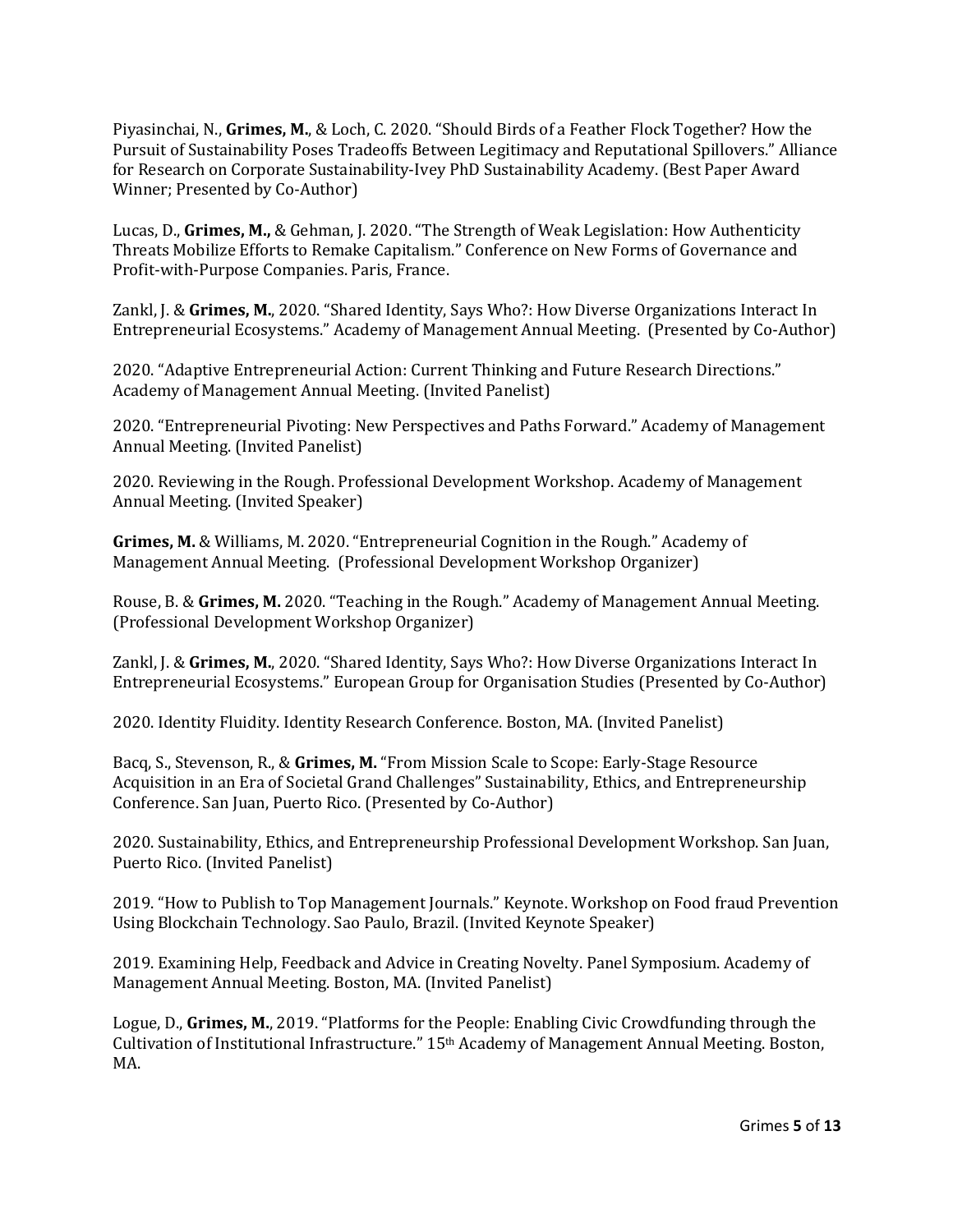2019. Reviewing in the Rough. Professional Development Workshop. Academy of Management Annual Meeting. Boston, MA. (Invited Speaker)

**Grimes, M., Helms, W., & Conger, M. 2019. "Competing for Good: How Social Enterprises Categorize** and Respond to New Organizational Entrants." Community of Social Innovation. Toronto, Ontario. (Presented by Co-Author)

Logue, D., Grimes, M., 2018. "Platforms for the People: Enabling Civic Crowdfunding through the Cultivation of Institutional Infrastructure." 15<sup>th</sup> Annual Social Entrepreneurship Conference. Los Angeles, CA. (Presented by Co-Author)

Logue, D., Grimes, M., 2018. "Platforms for the People: Enabling Civic Crowdfunding through the Cultivation of Institutional Infrastructure." SMJ Special Issue Conference on Platform Ecosystems. Minneapolis, MN. (Presented by Co-Author)

Knight, E., Grimes, M., Gehman, J. 2018. "Pivoting: Managing the Liabilities of Successive Change" Academy of Management. Chicago, IL. (Presenter)

Zhao, E. & Grimes, M., Wry, T. 2018. "Staying True to Purpose: How Organizational Conversion Affects Mission Drift among Social Enterprises" Academy of Management. Chicago, IL. (Presented by co-author)

2018. Preparing for a Great Future: Emerging Scholars and New Trends. Plenary Session. Academy of Management Annual Meeting. Anaheim, CA. (Invited Panelist)

2018. Reviewing in the Rough. Professional Development Workshop. Academy of Management Annual Meeting. Chicago, IL. (Invited Speaker)

2018. The Future of Research on Hybrid Organizations and Social Enterprises. Professional Development Workshop. Academy of Management Annual Meeting. Chicago, IL. (Invited Panelist)

Logue, D., Grimes, M., 2018. "Enabling Civic Crowdfunding through the Cultivation of Institutional Infrastructure." European Group for Organisation Studies. Tallinn, Estonia. (Presented by Co-Author)

**Grimes, M.**, Helms, W., & Conger, M. 2018. "Competing for Good: How Social Enterprises Categorize and Respond to New Organizational Entrants." Alberta Institutions Conference. Edmonton, Alberta. (Presenter)

**Grimes, M.**, Helms, W., & Conger, M. 2018. "Competing for Good: How Social Enterprises Categorize and Respond to New Organizational Entrants." Rethinking Cross-Sector Social Innovation. Boston, Massachusetts. (Presented by Co-Author)

Logue, D., Grimes, M., 2018. "Enabling Civic Crowdfunding through the Cultivation of Institutional Infrastructure." Rethinking Cross-Sector Social Innovation. Boston, Massachusetts. (Presented by Co-Author)

2018. Sustainability, Ethics, and Entrepreneurship Professional Development Workshop.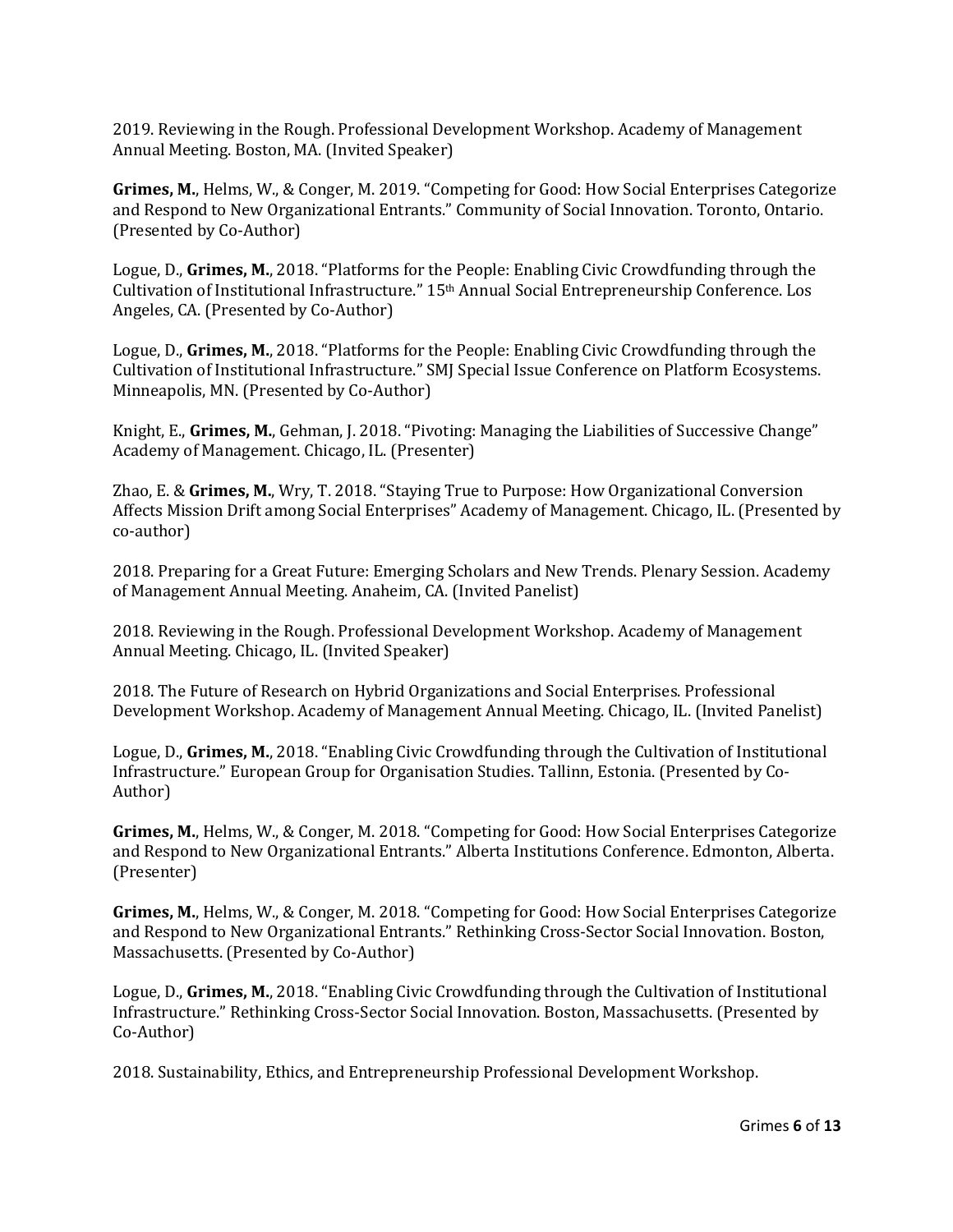Washington, DC. (Invited Panelist)

**Grimes, M.**, Gehman, J. & Cao, K. 2017. "Positively Deviant: Identity Work through B Corporation Certification." 14<sup>th</sup> Annual Social Entrepreneurship Conference. Boston, Massachusetts. (Presenter)

**Grimes, M.**, Gehman, J. & Cao, K. 2017. "Positively Deviant: Identity Work through B Corporation Certification." Global B Corp Academic Community Roundtable. Toronto, Canada. (Presented by Co-Author)

**Grimes, M.**, Helms, W., Conger, M. 2017. "Competing for Good: How Social Enterprises Categorize and Respond to One Another" European Group for Organisation Studies. Copenhagen, Denmark. (Presenter)

Knight, E., Grimes, M., Gehman, J. 2017. "Pivoting: Managing the Liabilities of Successive Change" Process Symposium. Kos, Greece. (Presenter)

2017. Sustainability, Ethics, and Entrepreneurship Professional Development Workshop. San Juan, Puerto Rico. (Invited Panelist)

**Grimes, M.**, Gehman, J. & Cao, K. 2017. "Positively Deviant: Identity Work through B Corporation Certification." [BV Special Issue Development Symposium. London, Ontario. (Presenter)

Zhao, E. & Grimes, M. 2016. "Staying True to Purpose: How Organizational Conversion Affects Mission Drift among Social Enterprises" 13th Annual Social Entrepreneurship Conference. Los Angeles, CA. (Presenter) *Best Paper Award*

Knight, E. & Grimes, M. 2016. "CEO sensegiving and legitimacy projection across multiple strategic change episodes" Academy of Management Annual Meeting. Anaheim, CA. (Presented by Co-Author)

*Best Paper Award, SAP Division*

Zhao, E. & Grimes, M. 2016. "Staying True to Purpose: How Organizational Conversion Affects Mission Drift among Social Enterprises" Academy of Management Annual Meeting. Anaheim, CA. (Presented by Co-Author)

Finalist for Best Paper in Entrepreneurship Award, OMT Division

2016. "Making Organizations Meaningful." Professional Development Workshop. Academy of Management Annual Meeting. Anaheim, CA. (Invited Panelist)

2016. "The Challenges and Opportunities of Using Social Media Data for Organization and Management Theory." Academy of Management Annual Meeting. Anaheim, CA. (Invited Panelist)

2016. "'Big Data' Research with MINIMAL Programming Background." Professional Development Workshop. Academy of Management Annual Meeting. Anaheim, CA. (Invited Panelist)

2016. "Entrepreneurial Motivations: Past, Present and Future Theoretical and Empirical Directions." Professional Development Workshop. Academy of Management Annual Meeting. Anaheim, CA. (Invited Panelist)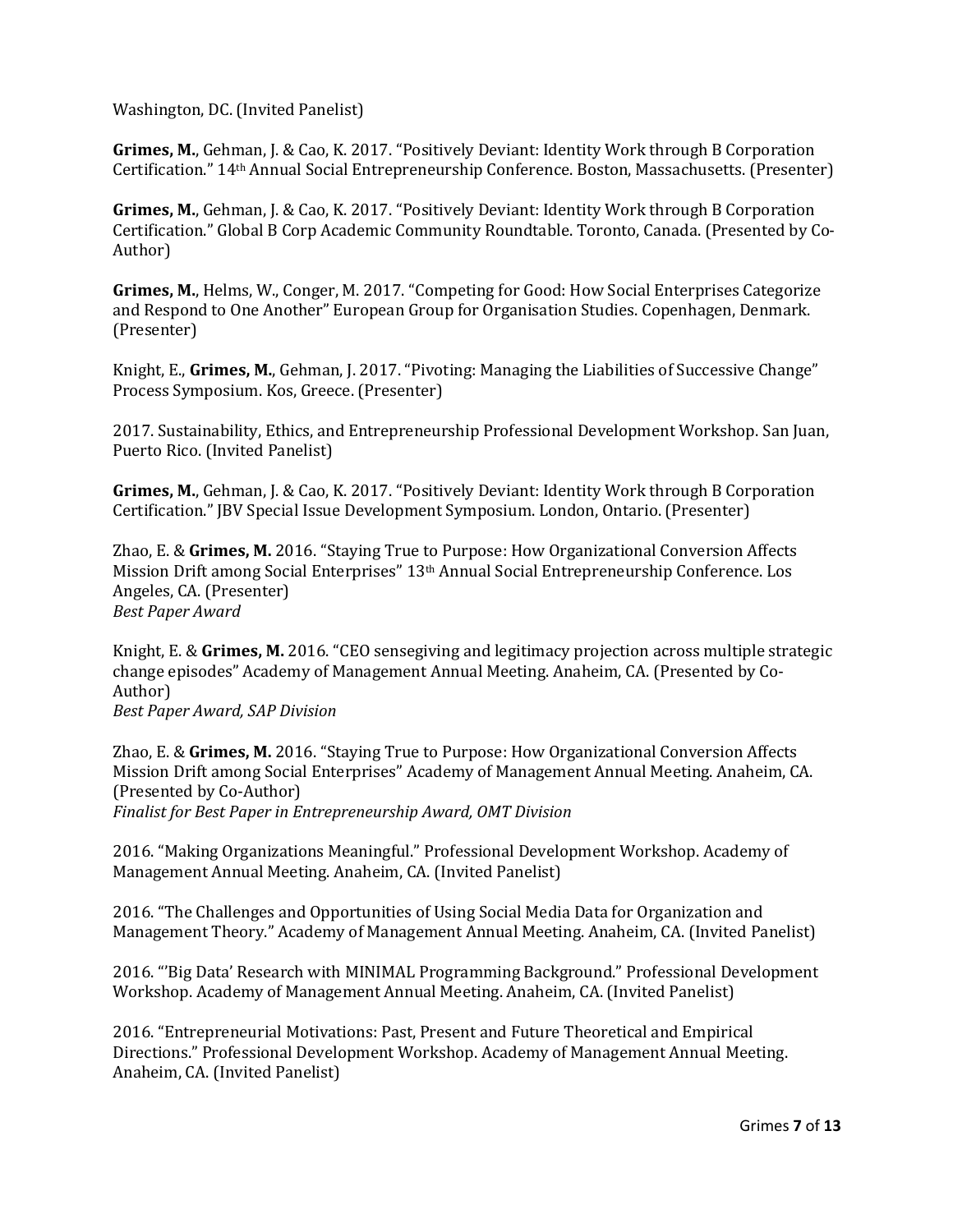2016. "Changing Conceptions of 'The Good Corporation': Purpose and Beyond." Professional Development Workshop. Academy of Management Annual Meeting. Anaheim, CA. (Invited Panelist)

Glaser, V. & Grimes, M. 2016. "Entrepreneurship in Action: Reducing the Uncertainty of Innovation." Academy of Management Annual Meeting. Anaheim, CA. (Presented by Co-Author)

Glaser, V. & Grimes, M. 2016. "Entrepreneurship in Action: Reducing the Uncertainty of Innovation." European Group for Organisation Studies. Naples, Italy. (Presented by Co-Author)

**Grimes, M.** & Gehman, I. 2015. "Lost in the Crowd: How Limited Category Alterity affects Promotional Restraint among Socially Responsible Organizations" Centre for Asian Business and Economics 2<sup>nd</sup> Annual Conference. Melbourne, Australia. (Presenter)

Glaser, V. & Grimes, M. 2015. "Entrepreneurship in Action: Reducing the Uncertainty of Innovation." West Coast Research Symposium. Seattle, WA. (Presented by Co-Author)

2015. "Environmental Entrepreneurship." Sustainability Extension of the Strategic Management Society Annual Meeting, Boulder, CO. (Invited Panelist)

**Grimes, M.**, Rouse, E. 2015. "Ideas about Ideas in Organizations" Academy of Management Annual Meeting, Vancouver, Canada. (Panelist Symposium comprised of: Markus Baer, Melissa Cardon, Jennifer Howard-Grenville, Dean Shepherd, and Scott Sonenshein) (Organizer)

**Grimes, M.** & Gehman, J. 2015. "Researching Cultural Entrepreneurship in a Digital Age." Academy of Management Annual Meeting. Vancouver, Canada. (Invited Symposium Presenter)

Glaser, V. & Grimes, M. 2015. "Entrepreneurial Iteration: A Process Model Explaining How Nascent Firms Reduce the Uncertainties of Commercialization." Process Symposium. Kos, Greece. (Presented by Co-Author)

**Grimes, M.** & Gehman, J. 2015. "Category Promotion: How B Corporations Respond to the Competing Demands of Fitting In and Standing Out." Fourth Triennial Alberta Institutions Conference. Banff, Canada. (Presenter)

**Grimes, M.** & Gehman, J. 2015. "Category Promotion: How B Corporations Respond to the Competing Demands of Fitting In and Standing Out." Community of Social Innovation. Ann Arbor, Michigan. (Presenter)

**Grimes, M.** & Gehman, J. 2015. "Category Promotion: How B Corporations Respond to the Competing Demands of Fitting In and Standing Out." Alliance for Research on Corporate Sustainability Conference. Chicago, IL. (Presented by Co-Author) *Winner of the People's Choice Award.*

2015. Sustainability, Ethics, and Entrepreneurship Professional Development Workshop. Denver, CO. (Invited Panelist)

**Grimes, M.** & Gehman, J. 2015. "Category Promotion: How B Corporations Respond to the Competing Demands of Fitting In and Standing Out." Western Academy of Management Conference.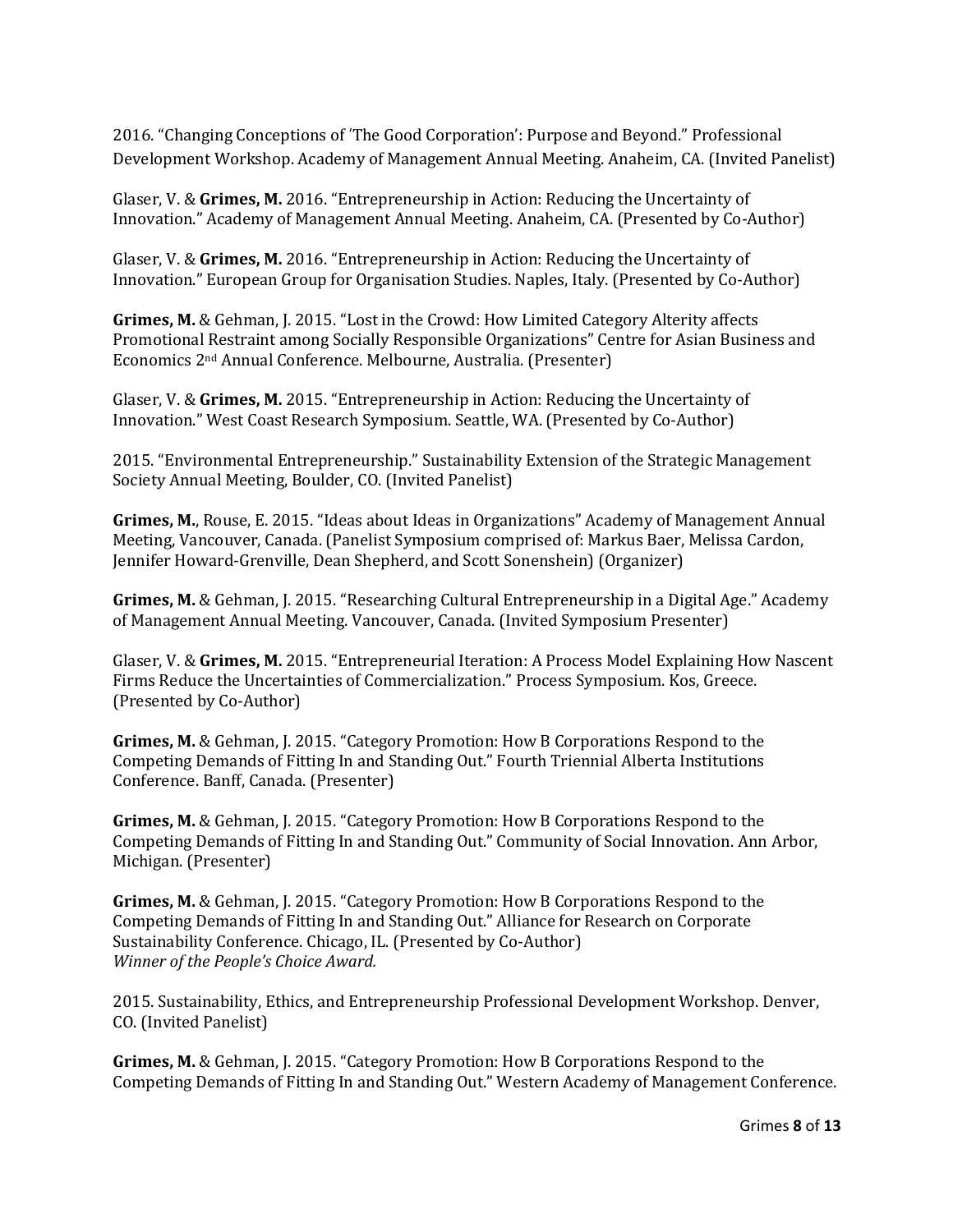Kauai, Hawaii. (Presented by Co-Author) Finalist for the Past President's Best Paper Award.

**Grimes, M.** 2015 "To Thine Own Self Be True? How Entrepreneurs Sustain Motivation Despite Critical Feedback." The Davis Conference on Qualitative Research. Davis, CA. (Presenter)

Gehman, J., Grimes, M., Wry, T., & Clarke, J. 2014. "Cultural Design and Designing Culture: Institutions, Values and Entrepreneurs" Academy of Management Annual Meeting, Philadelphia. (Professional Development Workshop comprised of: Ted Baker, Raghu Garud, Siobhan O'Mahony, Mary Ann Glynn, Majken Schultz, Violina Rindova, Alan Meyer, Klaus Weber, and Mike Lounsbury) (Organizer)

**Grimes, M.** & Gehman, J. 2014 "Category Promotion: How hybrid ventures integrate the competing demands of 'standing out' and 'fitting in'." Academy of Management Annual Meeting, Philadelphia. (Presenter)

**Grimes, M.** & Gehman, J. 2014 "Category Promotion: How hybrid ventures integrate the competing demands of 'standing out' and 'fitting in'." European Group for Organizational Studies Conference, Rotterdam. (Presenter)

Bradley, S., Grimes, M., Milanov, H., & Hunter, E. 2014. "Cooperation or Competition? Faultline theory and collaborative efforts within entrepreneurial groups." Babson College Entrepreneurship Research Conference, London. (Presented by Co-author)

Allison, T., Grimes, M., McKenney, A., Short, J. 2013, "Responses to Institutional Defiance: How media frames alter the rate of sanctions." Academy of Management Annual Meeting, Orlando. (Presented by Co-author) Finalist for Best Paper on Social and Environmental Practices, OMT Division

Wry, T. & Grimes, M. 2013. "The Macro-Structures and Micro-Processes of Cultural Mixing: Exploring Opportunities for Synthesis." Academy of Management, Orlando. (Panelist Symposium comprised of: Joe Porac, Adam Cobb, Joep Cornellisen, Matt Kraatz, Giacomo Negro, Paul Tracey, & Klaus Weber) (Organizer)

**Grimes, M.**, 2013. "To Thine Own Self Be True?: Pivoting as paradox resolution during idea-stage entrepreneurship. European Group for Organizational Studies Conference, Montreal. (Presenter)

**Grimes, M.** & Lingo, E., 2013. "The Socialization of Entrepreneurs: Toward a Theory of Entrepreneurial Identity Bandwidth." Process Symposium, Crete. (Presenter)

**Grimes, M.** & Gehman, J., 2013. "Putting B-Corp Certification to Work?: Differences in Cultural Entrepreneurship within an Emerging Category." Sustainability, Ethics, & Entrepreneurship Conference, Denver. (Presenter)

Grimes, M. 2011. "Organizational Responses to the Social Entrepreneurship Challenge." Academy of Management Annual Meeting, San Antonio. (Presenter)

**Grimes, M.** 2010. "Is Social Entrepreneurship a Movement?" Southern Management Association, St. Pete. (Presenter)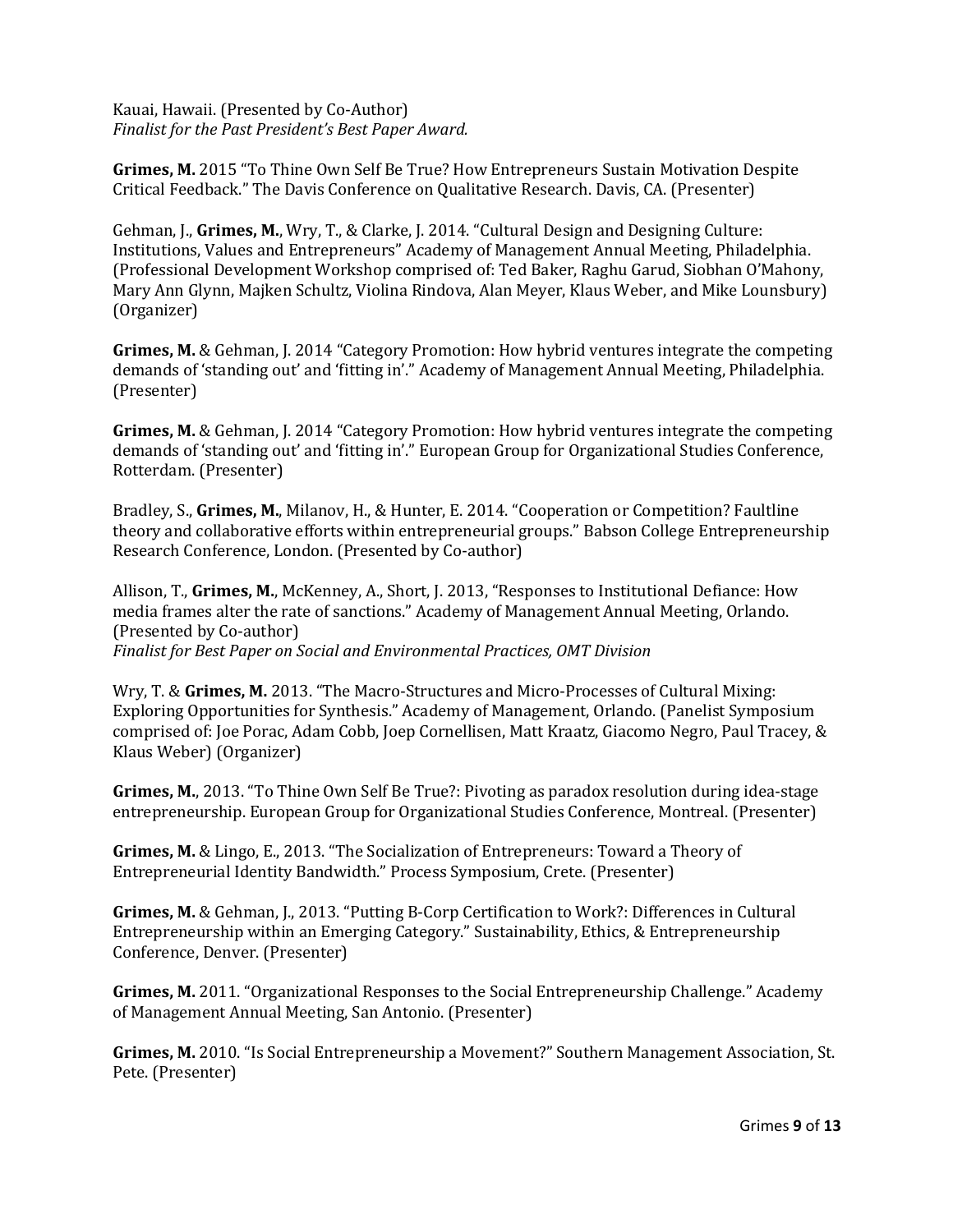Caza, B., Vogus, T., Avgar, A. & Grimes, M. 2010. "Things are not always as they seem: Power and status in critical care units." Academy of Management, Montreal. (Presented by coauthor)

**Grimes, M.** & Miller, T. 2010 "Moved by Compassion: Organizational Compassion as a Driver of Social Entrepreneurship." 2010 Research Colloquium on Social Entrepreneurship, Oxford University. (Presenter)

**Grimes, M.** & Victor, B. 2009. "Development and Validation of Empirical Measures for Social Entrepreneurship." 2009 Academy of Management Annual Meeting, Chicago. (Presenter)

Victor, B. & Grimes, M. 2009. "Making Moral Markets: A Professional Responsibility Ethic for Business and Poverty." Market and Moralities conference, Santa Fe. (Presented by coauthor)

**Grimes, M.** 2008. "Legitimacy Contests in the Social Sector: The Emergence of New Forms." Southern Management Association, St.Pete. (Presenter)

**Grimes, M.** 2008. "Who's In, Who's Out: The Cross-Cultural Logics of Market Failure." Humboldt Institute of Management International CSR Conference, Berlin. (Presenter)

#### **INVITED SEMINAR PRESENTATIONS**

2021 Boston College University of Southern California Washington University of Saint Louis

2019 IE University Imperial College Technical University of Munich

2018 Rotterdam School of Management

2017 University of Cambridge

2016 University of Illinois at Urbana-Champaign

2015 University of Sydney

2014 Indiana University University of Texas Austin University of California Irvine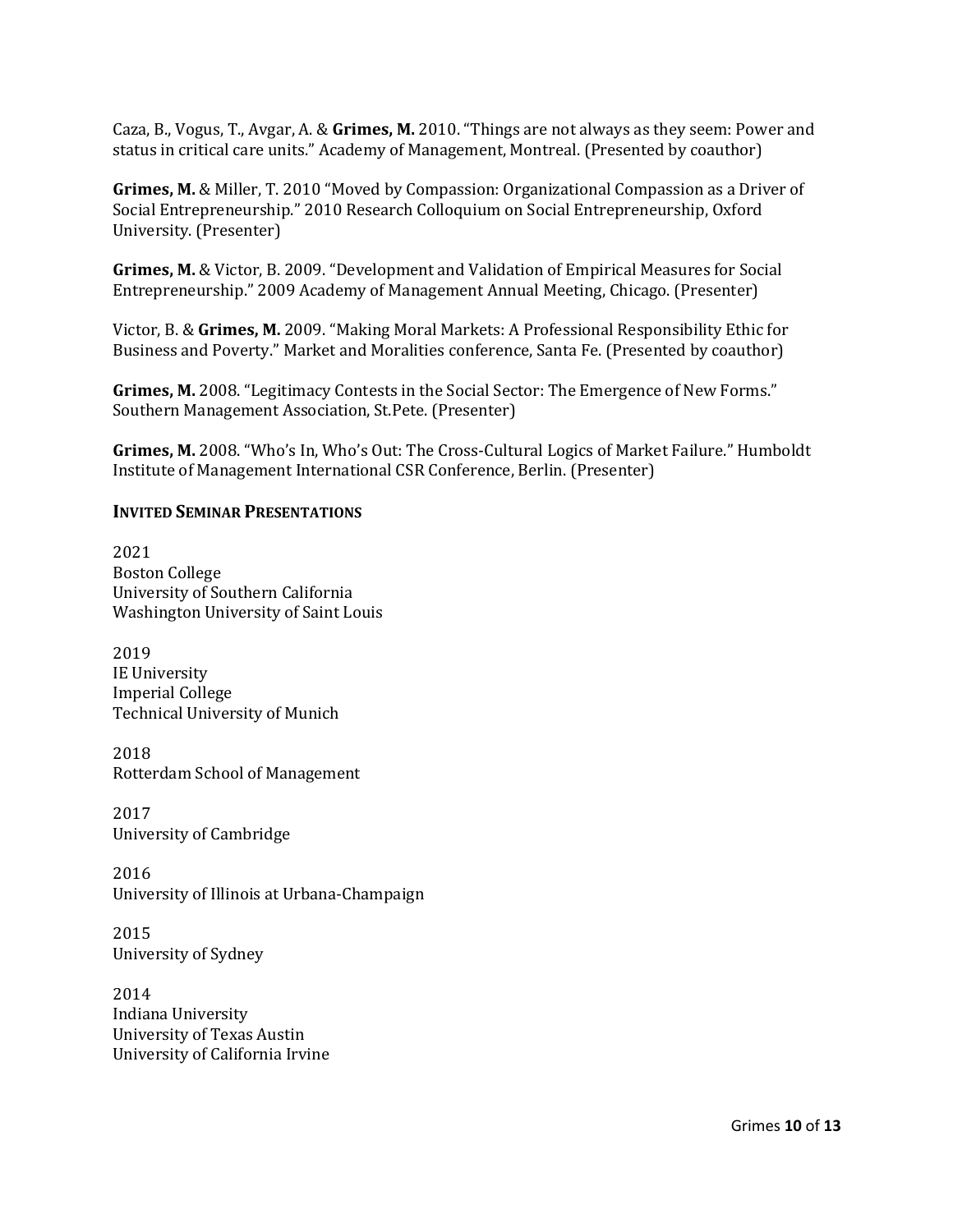#### **TEACHING EXPERIENCE**

#### *University of Cambridge (2018-Present)*

*Business & Society* (MBA Core)

*Organisation Theory for Social Innovation* (MSt in Social Innovation)

*Business & Social Impact* (MPhil in Management)

*Research in an Era of Grand Challenges* (MPhil in Innovation, Society, and Organisation)

*Corporate Entrepreneurship* (Executive Education)

*Innovation Culture* (Executive Education)

*Paradoxical Leadership* (Executive Education)

*Barclays Back to Business Program* (Executive Education, Academic Programme Director)

*Responsible Innovation* (MSt in Sustainability Leadership)

#### *Indiana University (2015-2018)*

*Theoretical and Historical Foundations of Organization Theory* (PhD Seminar) *Corporate Entrepreneurship & Innovation* (Kelley Direct Online MBA) *Social & Environmental Entrepreneurship* (Kelley Direct Online MBA) *Social Entrepreneurship and Impact in Costa Rica* (Undergraduate Elective)

#### *University of Alberta (2012-2015)*

*Entrepreneurship 101* (Undergraduate Elective)

*New Venture Creation and Organization* (MBA Elective)

*New Venture Creation* (Undergraduate Elective)

*Starting a Social Venture* (Joint Undergraduate & MBA Elective)

#### *Vanderbilt University (2008-2012)*

*Exploring Corporate Social Responsibility* (Undergraduate Elective)

*Design for Sustainability* (MBA Elective)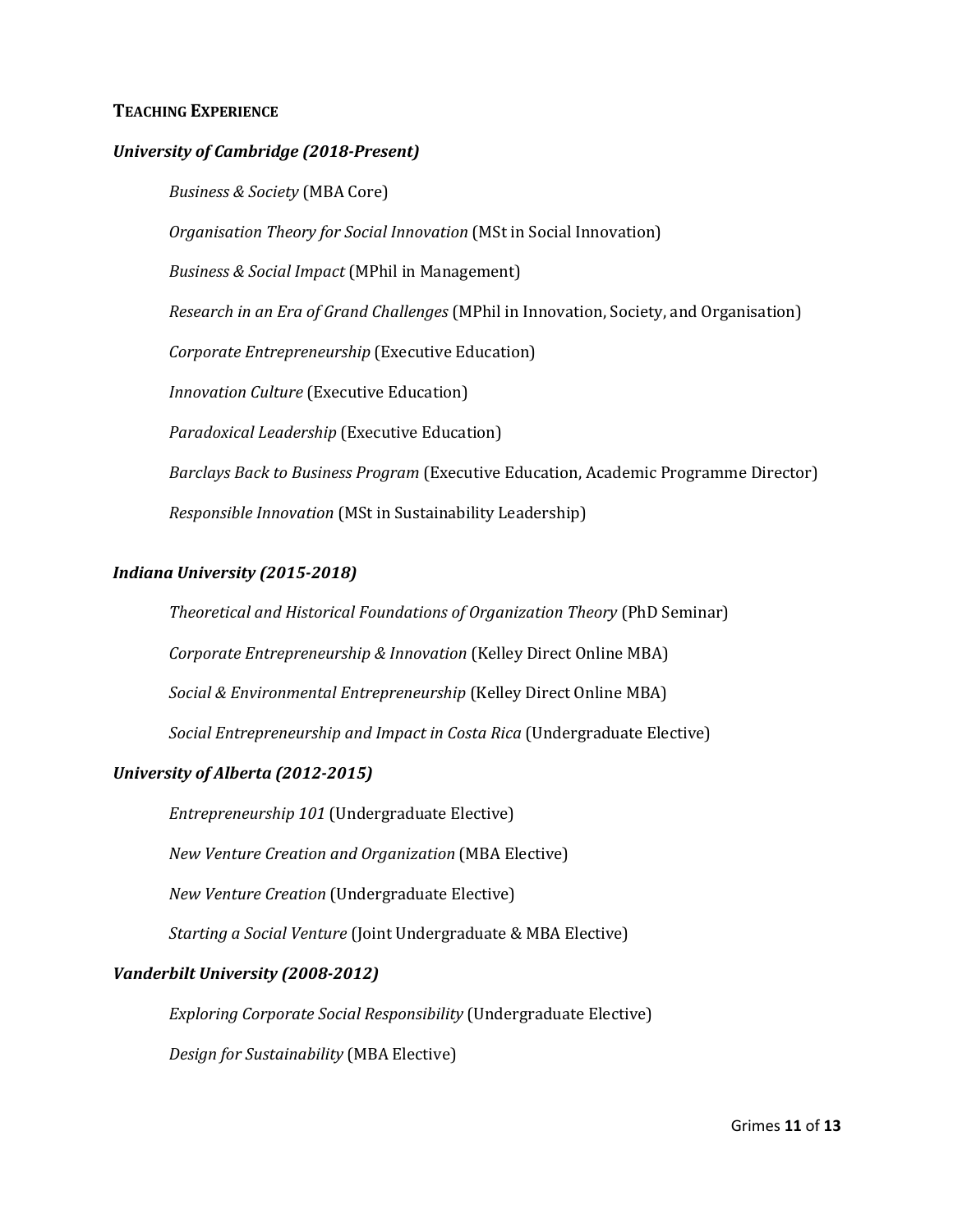*Strategies for Corporate Social Responsibility (MBA Elective)* 

*Social Entrepreneurship* (MBA Elective)

#### **PROFESSIONAL SERVICE & AFFILIATIONS**

#### **Editorial**

*Academy of Management Journal*, Editorial Review Board, 2015 – Present Administrative Science Quarterly, Editorial Review Board, 2017 - Present *Academy of Management Review*, Editorial Review Board, 2017 – Present *Journal of Business Venturing*, Editorial Review Board, 2017 – Present *Strategic Entrepreneurship Journal*, Editorial Review Board, 2020 - Present *Journal of Social Entrepreneurship*, Associate Editor, 2017 - 2019 *Entrepreneurship Theory & Practice*, Editorial Review Board. 2013 - 2015

#### **Ad-Hoc Journal Reviewing**

*Administrative Science Quarterly American Sociological Review Organization Science Academy of Management Journal Academy of Management Review Strategic Management Journal Journal of Business Venturing Strategic Entrepreneurship Journal Entrepreneurship Theory & Practice Social Entrepreneurship Journal Journal of Management Organizational Behavior and Human Decision Processes Organizational Studies Journal of Management Studies Work and Occupations*

#### **Conference Governance**

Managerial and Organizational Cognition Division of the Academy of Management, Rep-at-Large, 2019 – Present MOC Kauffman Award in Entrepreneurial Cognition, Committee Chair, 2019 – Present Sustainability, Ethics, and Entrepreneurship Conference, Co-Organizer, 2017 – Present Global Entrepreneurship and Innovation Research Conference, Co-Organizer, 2019 – Present Community of Social Innovation, Co-Organizer, 2019 - Present Alberta Institutions Conference, Co-Organizer, 2015

#### **Research Dissertation Committees**

Jonah Zankl (2018-Present; University of Cambridge) Ariel deFauconberg (2019-Present; University of Cambridge) Nareuporn (Bell) Piyasinchai (2021-Present; University of Cambridge)

#### **Dissertation/Thesis Examinations**

Jan Lodge (2021; University of Cambridge) Dennis West (2018; University of Oxford)